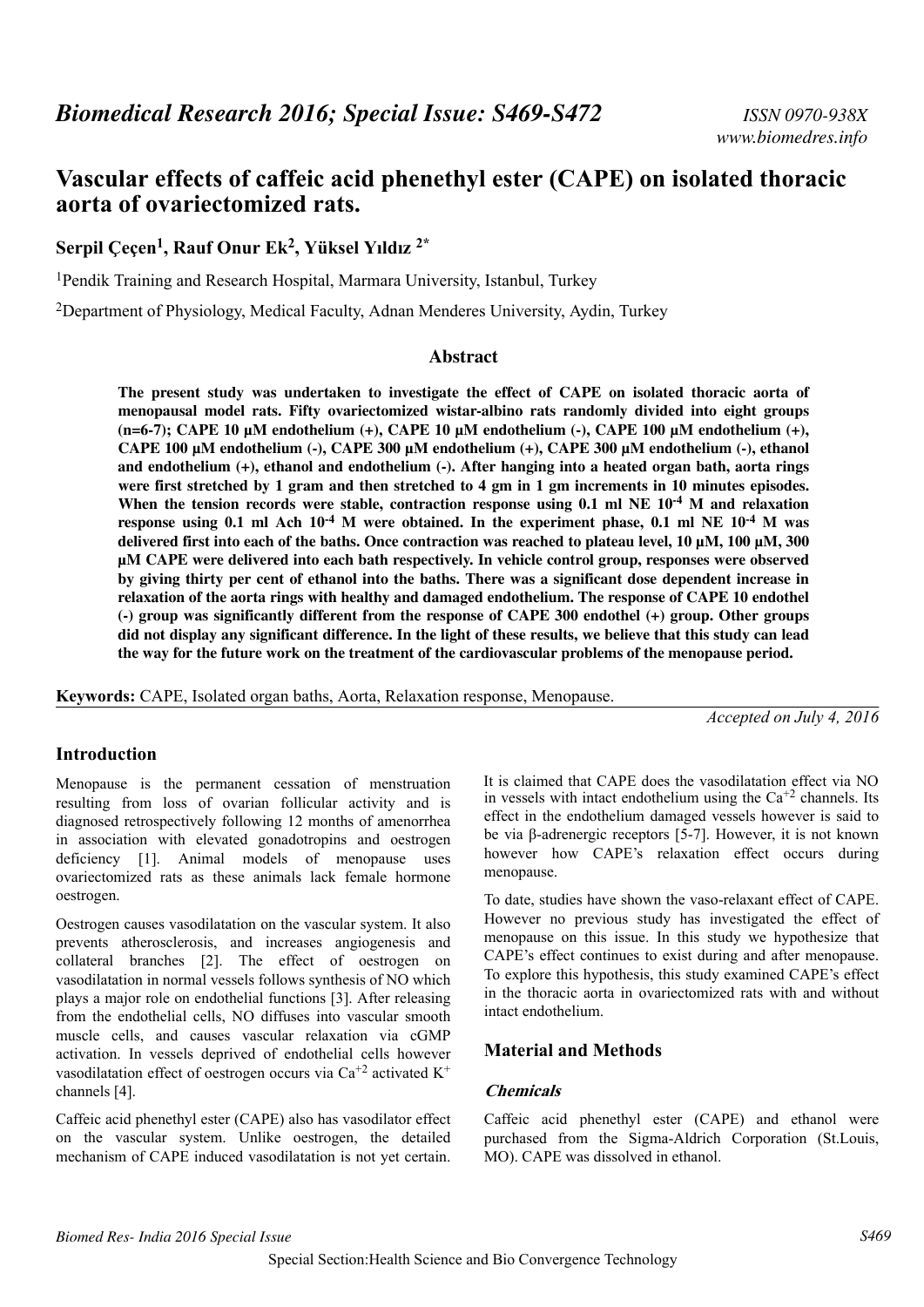### *Cecen/Ek/Yildiz*

#### **Animals**

Wistar-Albino female rats (250-300 g) were kept in a lightcontrolled room [12:12h (light: dark) photoperiod) and temperature- $(22 \pm 0.5^{\circ}\text{C})$  maintained at a constant relative humidity of 65-70% and fed a standard diet and water ad libitum. All experiments were performed in accordance with the guidelines for animal research from the National Institutes of Health and were approved by the Committee on Animal Research at Adnan Menderes University. Bilateral ovariectomies were performed under intra peritoneally administered ketamine and xylazine HCl anaesthesia using a dorsal approach in all animals; the rats were kept for 1 month to recover and adapt to the absence of endogenous oestrogen. The 1-month duration for ovariectomized animals was previously used in the same experimental model successfully, and it has been reported that this protocol produced postmenopausal changes in ovariectomized animals [8-10].

### **Methods**

Fifty ovariectomized Wistar-Albino rats randomly divided into eight groups (n=6-7); CAPE 10 μM endothelium  $(+)$  group (I), CAPE 10 μM endothelium (-) group (II), CAPE 100 μM endothelium (+) group (III), CAPE 100 μM endothelium (-) group (IV), CAPE 300 μM endothelium (+) group (V), CAPE 300 μM endothelium (-) group (VI), ethanol endothelium  $(+)$ group (VII), ethanol endothelium (-) group (VIII ) [n.b., negative '-' indicates groups with damaged endothelium. Rats were anaesthetized using ketamine (50 mg/kg)+xylazine HCI (5 mg/kg). Chest cavity was surgically exposed from the bottom left side of the sternum.

The heart and the lungs were moved to left side to expose the thoracic aorta. The thoracic aorta and aortic arch were carefully extirpated and placed in dish that had Krebs-Henseleit solution. After the dissection of fatty and other tissues around the aorta, it was sliced into 3-5 mm rings. The rings were quickly hung into a heated organ bath that contained carbonated Krebs-Henseleit solution. Aorta rings were first stretched by 1 gram and then stretched to 4 gr in 1gr increments in 10 minutes episodes. When the tension records on a computer monitor were stable, contraction response using NE 10-4 M and relaxation response using  $0.1$  ml ACh  $(10^{-4})$  were obtained. Finally the preparation was washed twice using Krebs-Henseleit solution and the experiment was initiated 45 minutes later. During the experiment  $0.1$  ml NE  $10^{-4}$  M was delivered into each of the baths and contraction responses of the aorta were observed. Once stable plateau contraction level was reached, 0.1 ml of CAPE in 10  $\mu$ M, 100  $\mu$ M, 300  $\mu$ M doses were delivered into each of the three groups of the baths ( $3 \times$ 4). Thirty percent of ethanol that is used to dissolve CAPE was prepared as a vehicle group and delivered in 0.1 ml volumes into the baths.

#### **Statistical analysis**

Values of the percentage relaxation were tested for normal distribution using the Kolmogorov-Smirnov test. Since each group's distribution was normal, we have used one way ANOVA test for comparing the groups. However, since variances were not homogenous, we have also used Tamhene test for multiple comparisons. For statistical significance we have accepted p value less than 0.05. IBM SPSS version 14.0 was used for all statistical analysis.

### **Results**

Table 1 illustrates the percentage relaxations of endothelium intact (endothelium +) and endothelium damaged (endothelium -) thoracic aorta induced by CAPE (in three different doses: 10, 100, 300 μM) and by alcohol used to dissolve CAPE.

*Table 1. Statistical parameters for percentage relaxations in endothelium intact and damaged thoracic aortas induced by three different doses of CAPE and alcohol.*

| Percentage relaxation  |     |                |       |                       |                    |                               |       |       |       |
|------------------------|-----|----------------|-------|-----------------------|--------------------|-------------------------------|-------|-------|-------|
| Group Name             |     | n              | Mean  | Standard<br>deviation | Standar<br>d error | 95%<br>confidence<br>interval |       | Group |       |
|                        |     |                |       |                       |                    | Min                           | Max   | Min   | Max   |
| CAPE10<br>Endothel+    |     | $\overline{7}$ | 4.93  | 2.70                  | 1.02               | 2.43                          | 7.42  | 2.27  | 8.80  |
| *CAPE<br>Endothel -    | 10  | 6              | 2.89  | 0.88                  | 0.36               | 1.96                          | 3.81  | 1.33  | 3.65  |
| CAPE<br>Endothel+      | 100 | $\overline{7}$ | 8.34  | 1.49                  | 0.57               | 6.95                          | 9.72  | 6.33  | 11.18 |
| CAPE<br>Endothel-      | 100 | 6              | 6.66  | 3.40                  | 1.39               | 3.09                          | 10.23 | 2.03  | 11.52 |
| *<br>CAPE<br>Endothel+ | 300 | 6              | 12.38 | 5.12                  | 2.09               | 7.01                          | 17.76 | 6.22  | 19.89 |
| CAPE<br>Endothel-      | 300 | 6              | 9.00  | 2.90                  | 1.18               | 5.96                          | 12.05 | 5.39  | 12.28 |
| Alcoholendothel+       |     | 6              | 8.48  | 2.63                  | 1.08               | 5.72                          | 11.24 | 4.15  | 11.43 |
| Alcoholendothel-       |     | 6              | 9.54  | 4.43                  | 1.81               | 4.89                          | 14.20 | 3.48  | 15.21 |
| Total                  |     | 50             | 7.73  | 4.02                  | 0.57               | 6.59                          | 8.87  | 1.33  | 19.89 |

There was a statistically significant difference between groups regarding percentage relaxation (p<0.001). Specifically, there was a statistically significant difference in the percentage relaxation between endothelium damaged group that received 10 μM CAPE (2.89  $\pm$  0.88) and endothelium intact group that were given 300 μM CAPE (12.38  $\pm$  5.12) (p<0.001). No further significant difference was found.

Figure 1 illustrates percentage relaxations in endothelium intact and damaged thoracic aortas induced by three different doses of CAPE and alcohol.

As can be clearly seen, the only significant difference was between the lower dose+endothelium damaged group and the high dose+endothelium intact group.

Therefore, both the dose of CAPE and the health of endothelium seem to be factors for the relaxation of the aorta.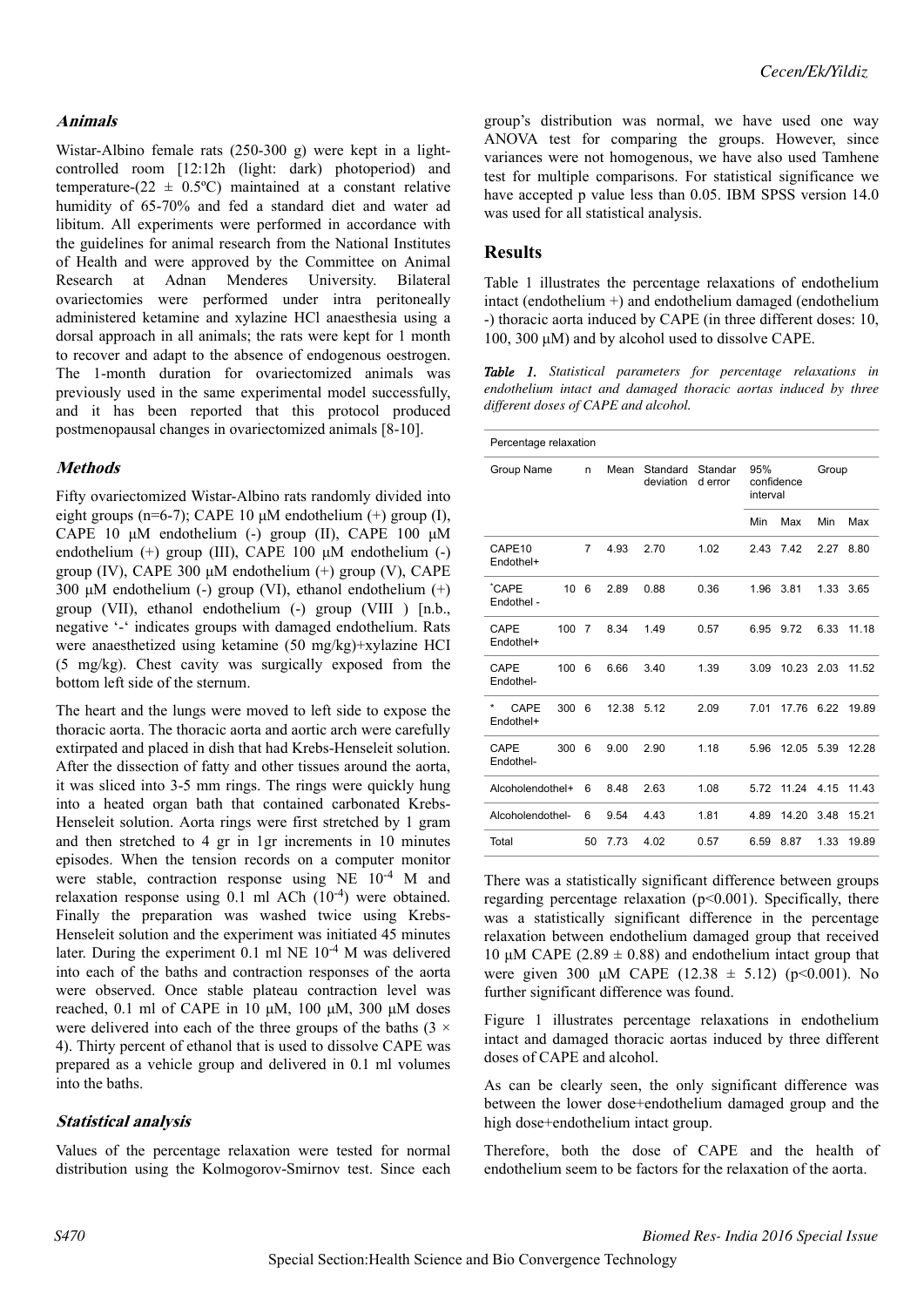Figure 1 also shows that the usage of the dissolve substance (ethanol) did not significantly alter the relaxation procedure of the thoracic aorta.



*Figure 1. Percentage relaxations in endothelium intact and damaged thoracic aortas induced by three different doses of CAPE and alcohol. CAPE10 Endothel+, endothelium intact and 10 μM CAPE received group; CAPE10 Endothel-, endothelium damaged and 10 μM CAPE received group; CAPE100 Endothel+, endothelium intact and 100 μM CAPE received group; CAPE100 Endothel-, endothelium damaged and 100 μM CAPE received group; CAPE300 Endothel+, endothelium intact and 300 μM CAPE received group; CAPE300 Endothel-, endothelium damaged and 300 μM CAPE received group; Alcohol Endothel+, endothelium intact and alcohol induced group; Alcohol Endothel-, endothelium damaged and alcohol induced group. \*P<0.001 CAPE 10 Endothel-versus CAPE 300 Endothel+.*

# **Discussion**

Until now, the development of the positive effects of oestrogen on vascular cells and the speed of these effects has been associated with oestrogen receptors. Estradiol generates fast aortic vasodilatation via mechanisms related to oestrogen receptors and nitric oxide (NO). Oestrogen induced fast release of endothelial NO plays a key role in the establishment of the vascular homeostasis [11].

In our study, we have induced experimental menopause on rats by surgically removing their ovaries (oophorectomy). We have then extirpated their thoracic aorta rings and hung in organ baths. After testing three different doses of CAPE we obtained the maximal relaxation using 300 μM CAPE on the aorta rings with intact endothelium illustrated in Table 1 and Figure 1.

Cicala et al. investigated the effects of CAPE on male rat aortic rings that contained either healthy or damaged endothelium and generated contractions using phenylephrine and KCl. They found a concentration dependent inhibitory effect of CAPE on phenylephrine induced contraction of aortic rings with healthy endothelium. However, the KCI induced contractions could only be inhibited by high doses of CAPE [5]. Phenylephrine induces contraction via  $Ca^{+2}$  increase either via specific channels or release from the intracellular pool. High level of KCI concentration increases  $Ca^{+2}$  entry via voltage sensitive  $Ca^{+2}$  channels and induces contraction [12]. The contraction

inhibitory effect of high concentration CAPE may be via either  $Ca^{+2}$  receptors or via voltage sensitive channels. In this study, they applied CAPE (1-100 μM) on endothelium either after incubating in L-NAME (N-nitro-L-arginine methyl ester) or similar to the method used in our work, after mechanically damaging and lifting the endothelium. They observed that CAPE did not generate relaxation in low concentrations levels but it increased its relaxation property as the concentration level has been increased [5]. This is similar to our observations in the group with damaged endothelium as we have noted minimal relaxation at the lowest dose (10 μM) and the level of relaxation increased with increase in CAPE concentration (100 μM, 300 μM).

In the study of the CAPE's effect on the endothelium intact aorta rings, Cicala et al. have put forward that its relaxation effect may occur as a result of a dual mechanism involving, the first; induction of NO release by CAPE when it is in low concentrations, the second; inhibition of  $Ca^{+2}$  entry to the cell and  $Ca^{+2}$  release from intracellular sources when it is in high concentrations [5].

In another study using CAPE on segments of pig coronary artery, it was observed that the relaxation effect of CAPE was significantly reduced in segments with damaged endothelium. This finding provides additional evidence that the relaxation effect of CAPE on the pig coronary artery occurs via the endothelium NO-cGMP pathway. After been released from the endothelial cells, NO stimulates guanylate cyclase and increase cGMP level in vascular smooth muscle cell. cGMP then activates cGMP dependent protein kinase, which subsequently phosphorylates troponin-I and decreases contraction of vascular smooth muscle. In this study, it has been also shown that the CAPE induced relaxation is reduced after blocking βadrenergic receptors, suggesting that CAPE's effect can also be via β-adrenergic receptors and cAMP activation, which inhibits  $Ca^{+2}$  channels in vascular smooth muscle membranes [6].

Our findings on the CAPE's effect on aorta rings with intact endothelium suggest that while CAPE's relaxation effect in low concentration may involve NO release, it is related to its inhibitory effect on the  $Ca^{+2}$  entry into cell through the cell membrane at higher concentration. These findings, similar to the findings of Cicala et al. support a dual mechanism that underlay the relaxation effect of CAPE as shown in Table1 and Figure1 [5]. In the light of our results, we are now thinking of exploiting CAPE's stimulating influence on NO release as an alternative treatment and prevention of cardiovascular diseases that may occur during menopause. We believe that this study can lead the way for the future work on the treatment of the cardiovascular problems of the menopause period.

### **References**

- 1. Teede HJ, Vincent A. Hormone therapy- where are we now. Aust Fam Physician 2011; 40: 280-285.
- 2. Mendelson ME, Karas RH. The protective effects of estrogen on the cardiovascular system. N Eng J Med 1999; 340: 1801-1811.